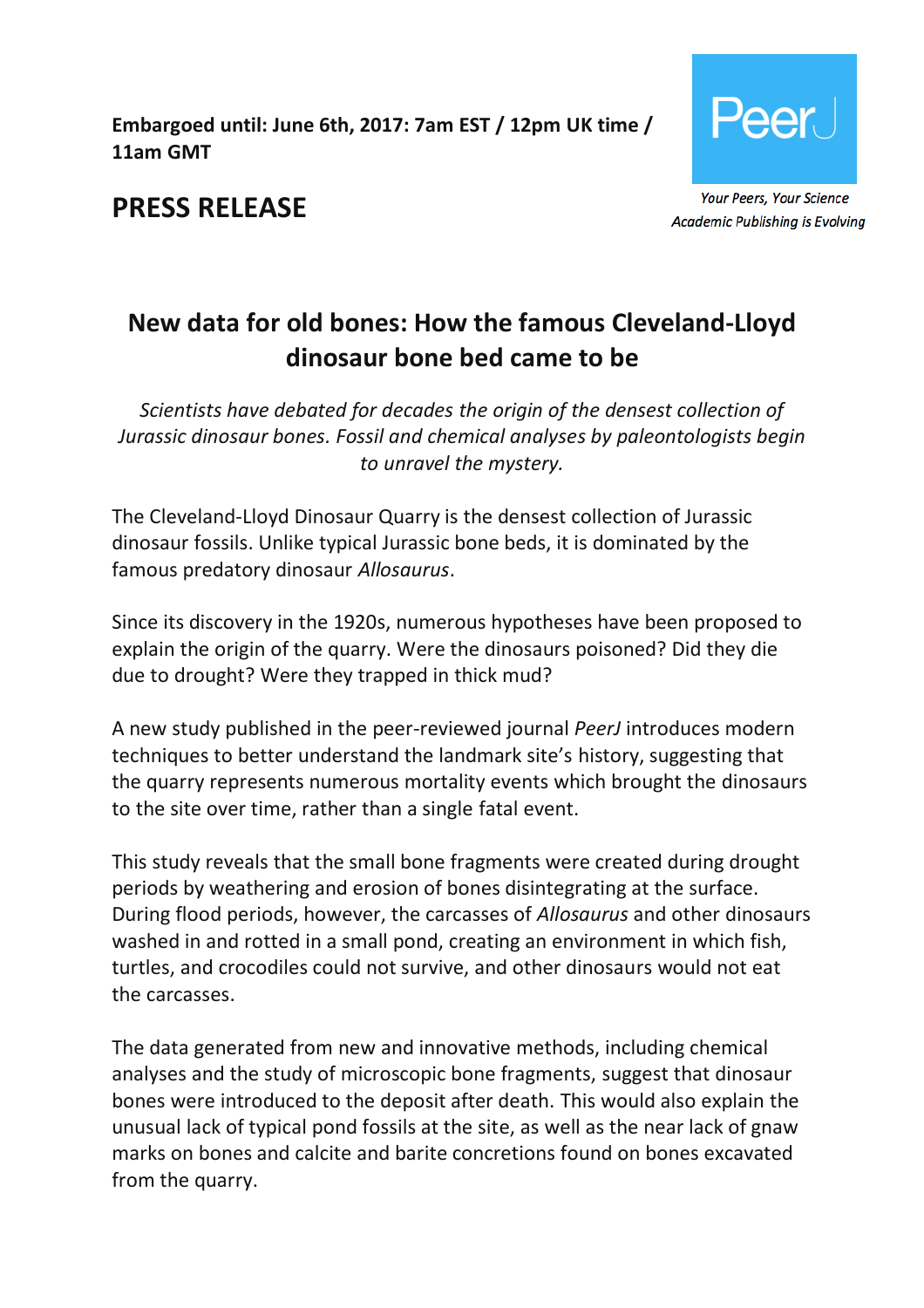The new hypothesis helps paleontologists understand the setting of the quarry, and to begin to unravel the mystery that led to this unique, *Allosaurus*dominated bone bed.

**###**

**Images:**



**Caption**: Indiana University of Pennsylvania students Josh Colastante, Alex Patch, and Heather Furlong excavate Allosaurus bones from the Cleveland-Lloyd Dinosaur Quarry. Credit: Joe Peterson.

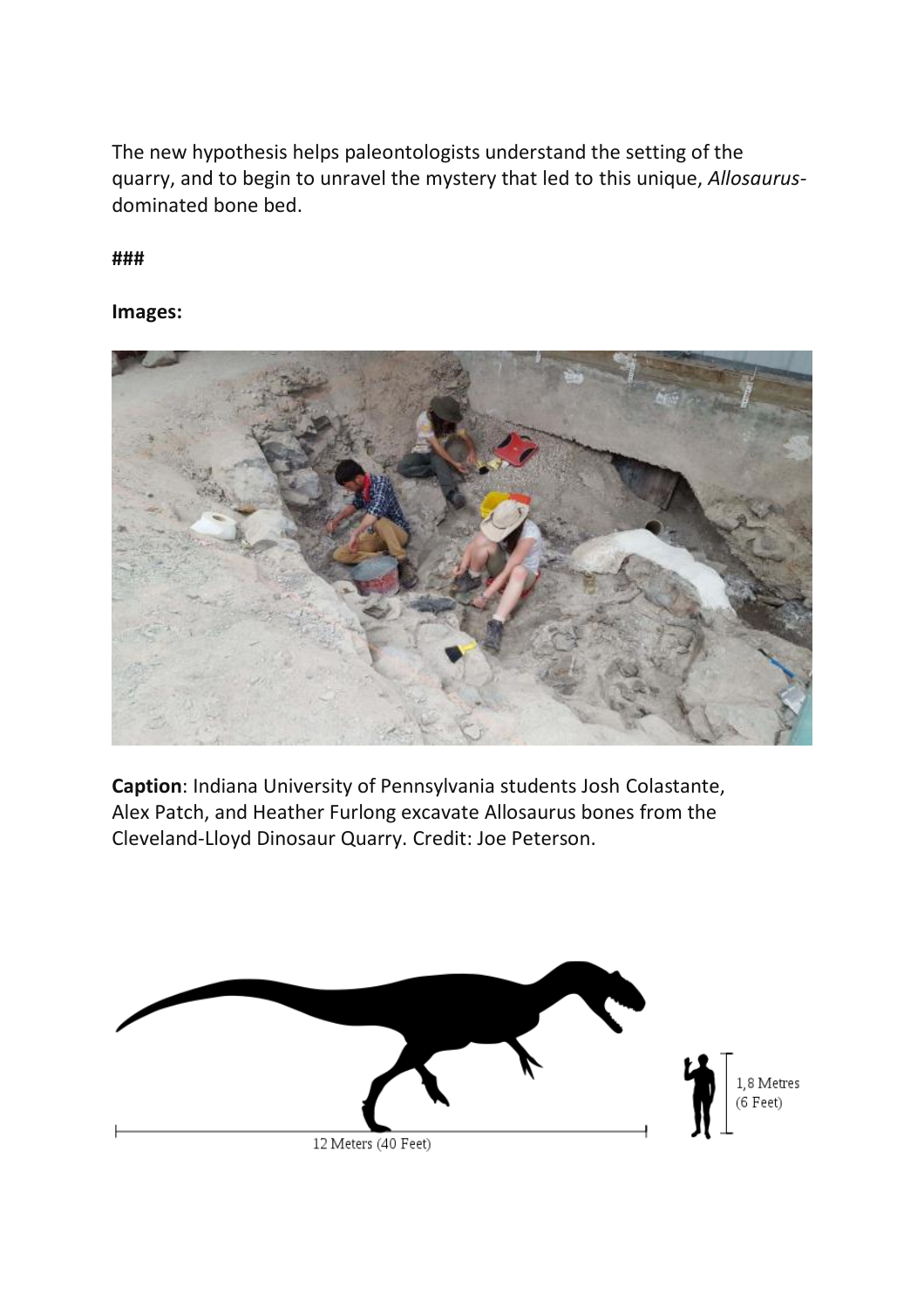**Caption:** Size comparison between the theropod dinosaur Allosaurus and a human. Credit: Wikipedia - [Marmelad](https://commons.wikimedia.org/wiki/User:Marmelad) [\(CC BY SA\)](https://creativecommons.org/licenses/by-sa/2.5/deed.en)



**Caption:** *Allosaurus fragilis* skeleton mounted in the lobby of the San Diego Natural History Museum. Credit: Wikipedia (public domain)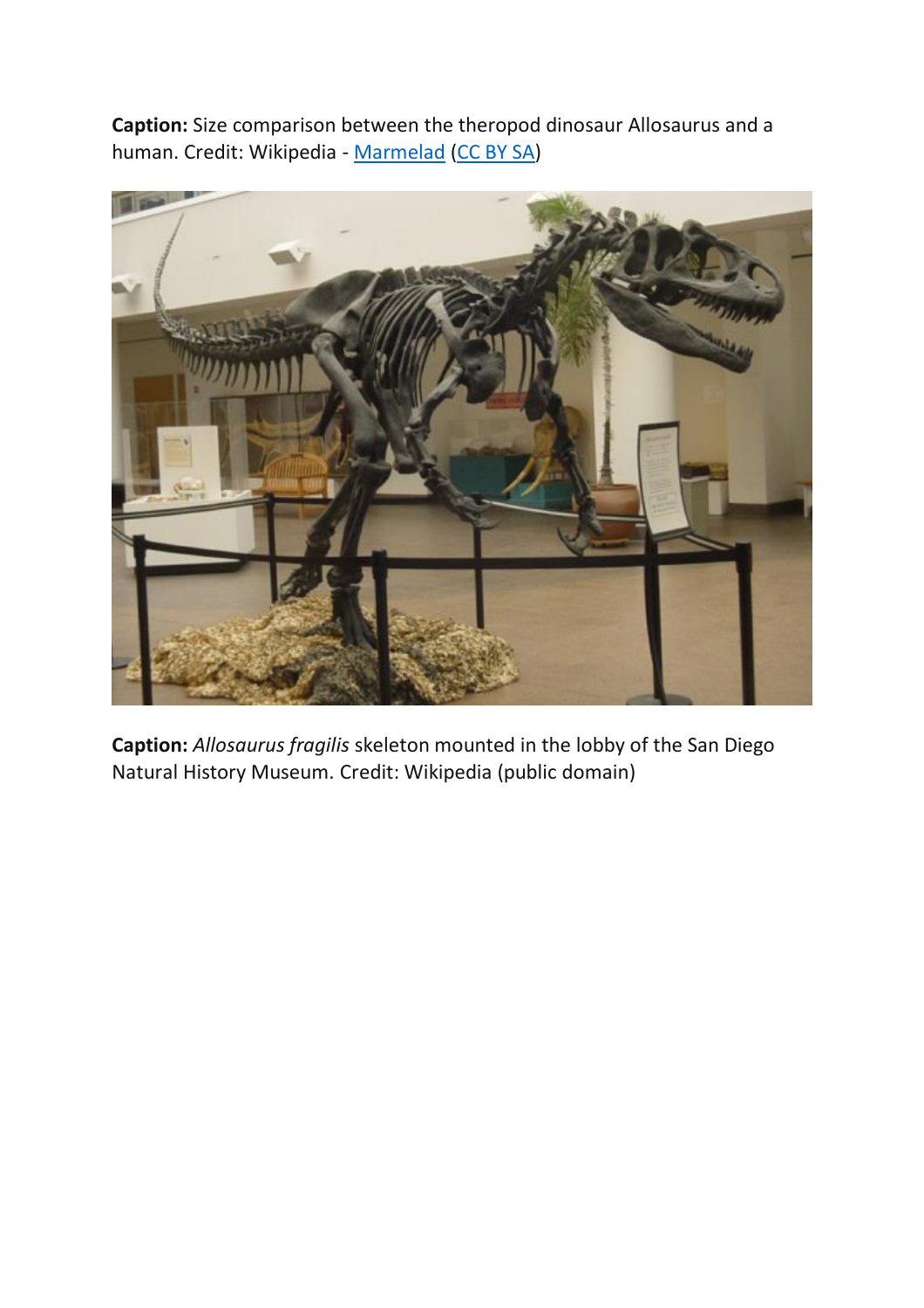

**Caption:** Preservational alteration to bones and bone fragments at Cleveland-Lloyd Dinosaur Quarry. Credit: Peterson et al. (2017), New data towards the development of a comprehensive taphonomic framework for the Late Jurassic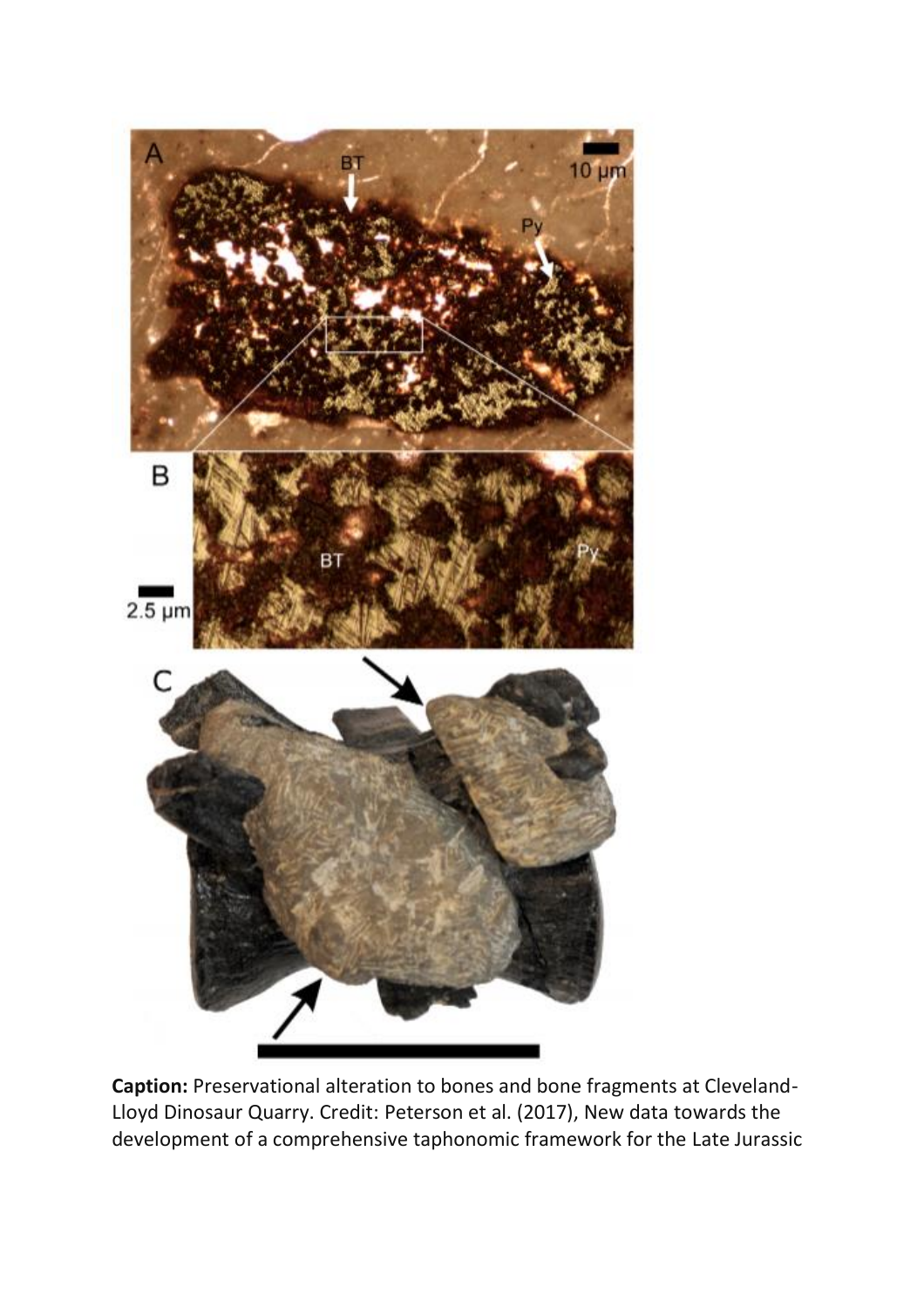Cleveland-Lloyd Dinosaur Quarry, Central Utah. PeerJ 5:e3368; DOI 10.7717/peerj.3368 (CC BY 4.0)

**Full Media Pack including images:**  <https://drive.google.com/open?id=0BzGrFBtalE6wNGRqSi1QamVKRUE>

### **###**

**EMBARGOED** until June 6th: 7 am EST; 12 midday UK local time; 11 am GMT (i.e. the date of publication)

### **PDF of this Press Release:**

<http://static.peerj.com/pressReleases/2017/06/Press-Release-Peterson.pdf>

**Link to the Published Version of the article** (quote this link in your story – the link will ONLY work after the embargo lifts): [https://peerj.com/articles/3368/](https://peerj.com/articles/3272/) your readers will be able to freely access this article at this URL.

**Citation to the article**: Peterson et al. (2017), New data towards the development of a comprehensive taphonomic framework for the Late Jurassic Cleveland-Lloyd Dinosaur Quarry, Central Utah. PeerJ 5:e3368; DOI 10.7717/peerj.3368

**###**

## **About:**

**PeerJ** is an Open Access publisher of two peer-reviewed journals and a preprint server. PeerJ is based in San Diego, CA and the UK and can be accessed at <https://peerj.com/>. PeerJ's mission is to help the world efficiently publish its knowledge.

All works published in PeerJ are Open Access and published using a Creative Commons license (CC-BY 4.0). Everything is immediately available—to read, download, redistribute, include in databases and otherwise use—without cost to anyone, anywhere, subject only to the condition that the original authors and source are properly attributed.

PeerJ has an Editorial Board of over 1,600 respected academics, including 5 Nobel Laureates. PeerJ was the recipient of the 2013 ALPSP Award for